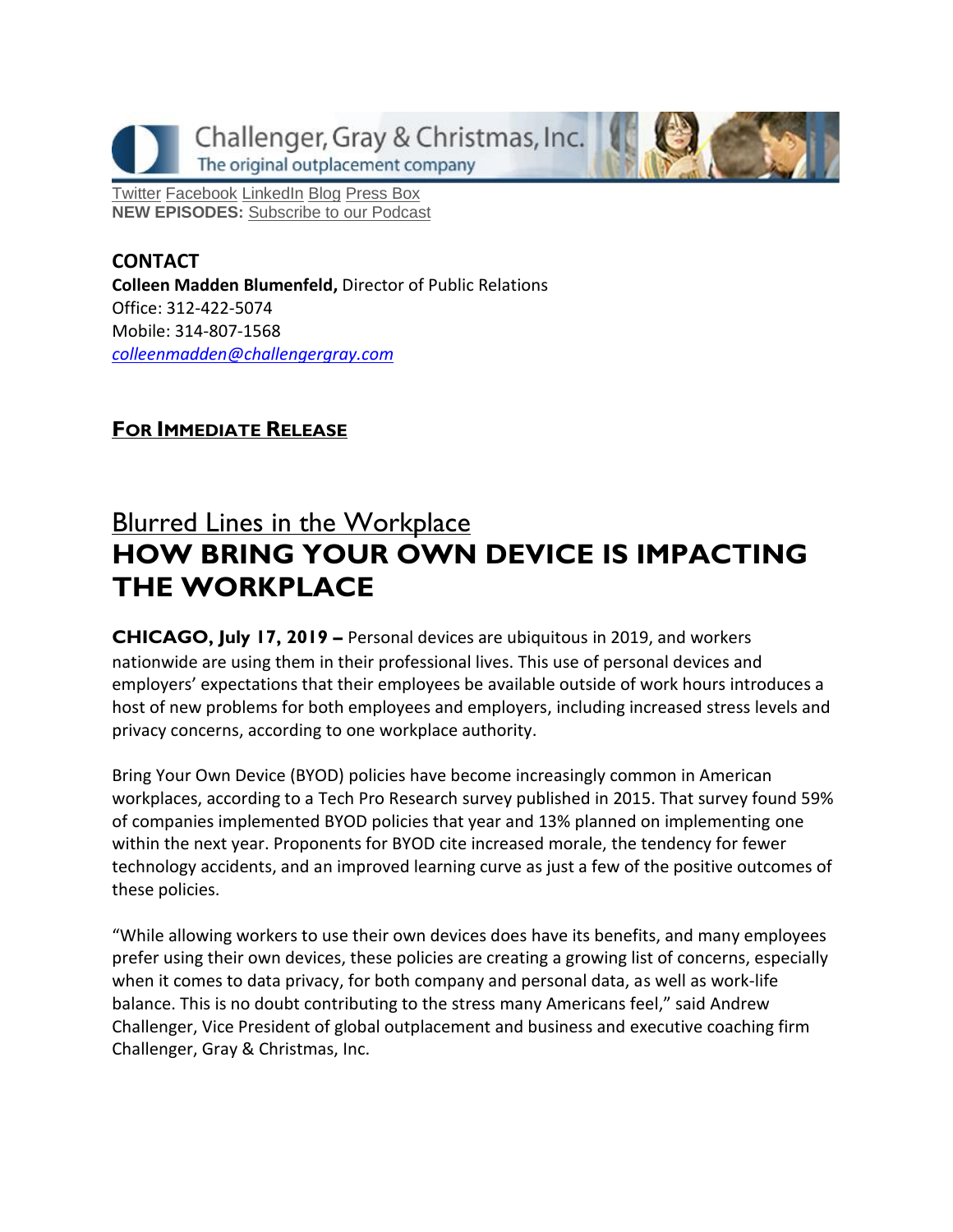According to the American Psychological Association's Stress in America survey published last October, Millennials and Gen Zers are less likely to report excellent or very good mental health compared to Gen Xers or Boomers.

"Americans are increasingly stressed, and younger Americans are reporting higher levels than their older counterparts. This is the next generation of the workforce, and employers need to keep in mind their stress levels to ensure productivity and morale remain at a level conducive to growth," said Challenger.

The top stressors for all adult Americans are work and money, according to the survey. Of all adults over 18, 64% identified these two issues as stress-inducing. Of Gen Zers, 77% reported work as a common stressor and 81% identified money.

Meanwhile, according to a [2017 Challenger survey,](https://www.challengergray.com/press/press-releases/are-you-digital-dictator) 83% of employers reported they would contact employees outside work hours, and over 34% would expect an answer within the next few hours. Nearly 77% of employers reported they would reach out via text message or email.

"This after-hours work is often tied to BYOD technology. It can involve spending time responding to emails, sending documents over chat apps, scheduling meetings, or taking work calls. For hourly employees, this can put employers at potential liability for overtime pay and makes keeping track of working hours tricky," said Challenger.

This issue also impacts salaried employees, especially if expectations about working outside of business hours negatively impacts work-life balance to the point where job satisfaction decreases significantly, resulting in increased turnover and low productivity.

Perhaps an even more serious issue revolves around the expectation of privacy when it comes to BYOD.

"Employers have every legal right to monitor their own equipment. That includes companyissued phones, laptops, desktop computers, or tablets, and anything that occurs on company servers. Employees should expect their behavior to be monitored on these devices," said Challenger.

"Personal devices are different. Any company-related messages could potentially be subpoenaed in a lawsuit or other legal proceeding which could make the device subject to search by the company. Employees need to be aware that their personal device, if used for business purposes, may not be purely personal," he added.

One example of personal privacy issues comes when companies install monitoring software on phones used for work activity. Usage of this monitoring software can be required in the terms of employment for those using personal devices. In general, this software can be used to remotely clear data on a lost phone, therefore protecting company information from getting into the wrong hands. However, some of these phone wipes are not discerning enough to only